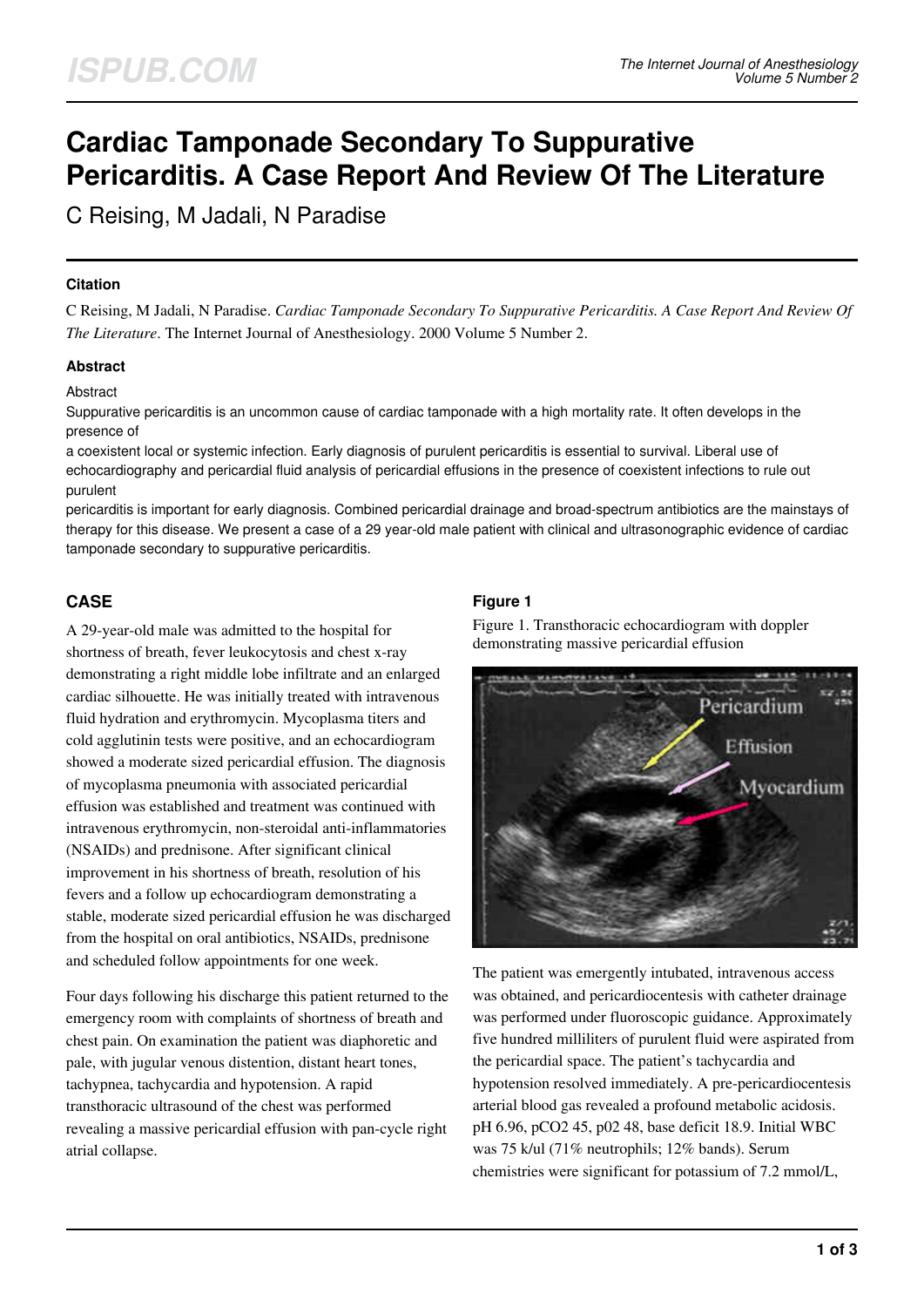BUN 84 mg/dl, and creatinine 4.6 mg/dl. The patient was aggressively resuscitated with isotonic saline, intravenous insulin, dextrose, calcium, bicarbonate, and broad-spectrum antibiotics. Gram stain of the pericardial fluid revealed predominantly leukocytes with many gram-positive cocci in chains. The final microbiology culture of the pericardial fluid isolated streptococcus intermedius. After a brief period of stabilization the patient developed disseminated intravascular coagulopathy and multiorgan system failure. His condition progressed to a refractory shock-state and circulatory collapse.

### **DISCUSSION**

The diagnosis of purulent pericarditis requires a high index of suspicion and is difficult to make because the presence of coexistent local or systemic infection can mask the clinical manifestations of the disease. If untreated, purulent pericarditis rapidly evolves into suppurative pericarditis with pericardial tamponade and death  $(_{1})$ . Even with adequate treatment, purulent pericarditis has a mortality rate between 40 and  $75\%$  ( $_2$ ,5). This high mortality is probably due to delayed diagnosisand the significant comorbid disease of these critically ill patients.

The microbiology and epidemiology of purulent pericarditis have changed dramatically in the last thirty years (2). In the past staphylococcus aureus, hemophilus influenzae, and pneumococcus were the predominant organisms isolated from the pericardium, often as extension from a local infection, such as pneumonia, empyema or endocarditis  $\zeta$ . Currently, gram-negative enteric bacteria account for more than one third of cases and fungal isolates, including candida and aspergilosis, are increasingly more common (2,<sup>4</sup> ). Although the incidence of purulent pericarditis is decreasing, the spectrum of patients is no longer isolated to pediatric and young adult patients' (5). Immunocompromised, critically ill, and chronic renal failure patients make up a significant percentage of the patients with this disease, These changes in incidence, epidemiology and microbiology are likely the result of improved antibiotics and an increasing population who are immunosuppressed secondary to HIV, transplantation, hemodialysis and cytotoxic chemotherapeautic drugs (5).

The treatment of purulent pericarditis is based on definitive surgical drainage, appropriate intravenous antibiotic coverage, and adequate resuscitation  $\binom{6}{7}$ . As with any

closed space infection, surgical drainage is essential and can be accomplished by pericardiocentesis, with or without catheter drainage or open surgical drainage. A subxyphoid window provides wide drainage with the additional benefit of subsequent digital exploration of the pericardial space to break down adhesions and loculations of infected fluid collections. Because of the increased incidence of gramnegative enteric and anaerobic bacteria causing purulent pericarditis, broad-spectrum intravenous antibiotics covering gram positive, gram negative, and anaerobic bacteria must be used (6). In addition, anti-fungal coverage may be necessary if clinically indicated until all culture results are obtained.

# **CONCLUSION**

This case illustrates the importance of aggressive evaluation of pericardial effusions in the presence of an adjacent focus of infection. A high index of suspicion, liberal use of echocardiography and diagnostic pericardiocentesis, and rapid surgical drainage combined with broad-spectrum antibiotic coverage are the mainstays of treatment for this disease.

## **AUTHOR CORRESPONDENCE**

Chris A. Reising MD 2015 Center Street West Des Moines, IA 50265. Home Ph: 515-327-0796 Work Ph: 515-241-4078 E-mail address: creising@netzero.net

### **References**

1. Milind M, Mandakolathur R, Hemant M, et al. Rapid evolution of cardiac tamponade due to bacterial pericarditis in two patients with HIV-1 infection. Chest. 101: 1461-1463, 1992.

2. Rudin R, Moellering R. Clinical, microbiologic and therapeutic aspects of purulent pericarditis. Am J Med. 59: 68-78, 1975.

3. Feldman W. Bacterial etiology and mortality of purulent pericarditis in pediatric patients. Am J Dis Child. 133: 641-644, 1979.

4. Parsons R, Argoud G, Palmer D. Mixed bacterial infection of the pericardium. Southern Medical Journal. 76(8): 1046-1048, 1983.

5. Klacsmann P, Bulkley B, Hutchins G. The changed spectrum of purulent pericarditis. Am J Med. 63: 666-673, 1977.

6. Dupuis C, Gronnier P, Kachaner J. Bacterial Pericarditis in infancy and childhood. Am J Card. 74: 807-809, 1994. 7. Okoroma E, Perry L, Scott L. Acute bacterial pericarditis in children: Report of 25 cases. Am Heart J. 90(6): 709-713, 1975.